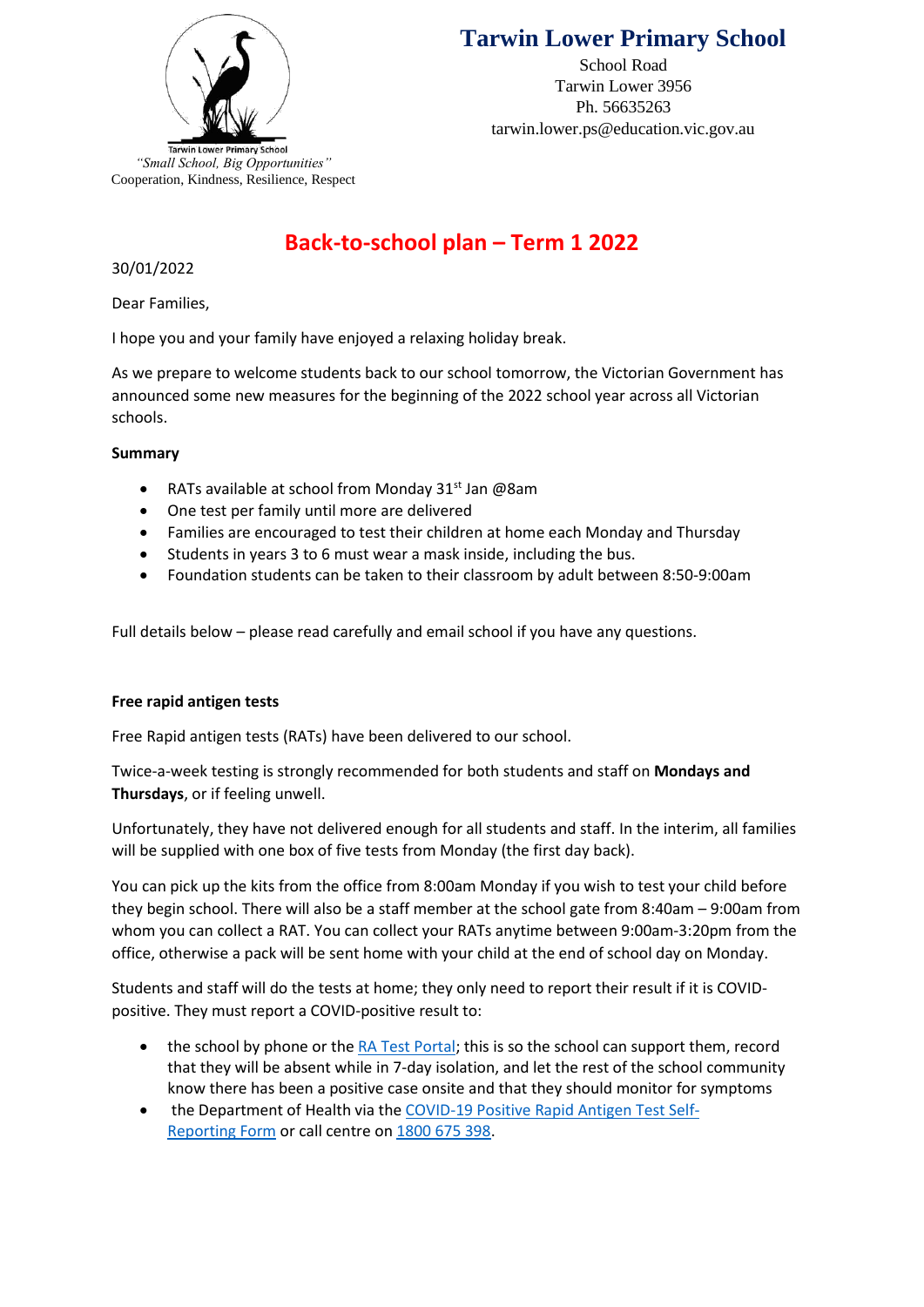Information about how to do a test and how to read RAT results, including a how-to video translated into 33 languages, is [available online.](https://www.coronavirus.vic.gov.au/rapid-antigen-testing-schools)

If there is a COVID positive case we will notify you via Compass. The other students in the class do NOT have to isolate. If they are unwell they will be sent home and asked to have a Rapid Test before returning to school.

## **Vaccination requirements**

Parents and carers must have had two doses of a COVID-19 vaccine or have a valid medical exception (with limited exceptions) to enter school buildings. They must first QR in and show their certificate at the office. They must wear a face mask at all times inside.

All staff working in schools need to be fully vaccinated or have a verified medical exception.

COVID-19 vaccinations for students are not required for them to attend school but vaccination for students is highly encouraged. If your child has not yet had their first dose, please try to organise this as soon as possible. For more information on how to book a vaccination, including important information about vaccination for children aged 5 to 11, visit Vaccination information for children [and teenagers.](https://www.coronavirus.vic.gov.au/vaccination-information-children-and-teenagers)

#### **Ventilation**

We will also make sure that classrooms are well ventilated by opening windows and doors, to minimise the risk of infection. We have received three air purifiers, which are in all classrooms as an added safety measure.

#### **Foundation Students**

An adult can enter the school grounds between 8:50am – 9:00am in the first week to bring their Foundation student to their classroom door. Please do not enter the school grounds before 8:50am, as we wish to minimise the exposure between adults and our students. Take your child straight to the classroom steps and say your "*Good Lucks* and *Have Fun*". Remember; if you are confident, they will be confident.

The classroom teacher will be there to greet them and take them into the classroom. They will have a choice of activities set out for them to begin their day. Please leave the school grounds immediately. You do not have to QR check in.

## **Vital COVIDSafe steps**

Hand hygiene, mask wearing, and social distancing will continue wherever possible in Term 1.

## **Staffing our school**

I know many of you will have questions about what happens if your child's teacher gets COVID-19. We will be able to bring in extra teachers and other staff if we need them, and we will be doing everything that we can to make sure our school stays safe and open. Therefore, please do not enter classrooms, wear a mask when entering the office and show your vaccination tick.

#### **Other information about school operations**

Our Outside School Hours Care (OSHC) program will begin on Tuesday 1<sup>st</sup> February - please see the school website for details.